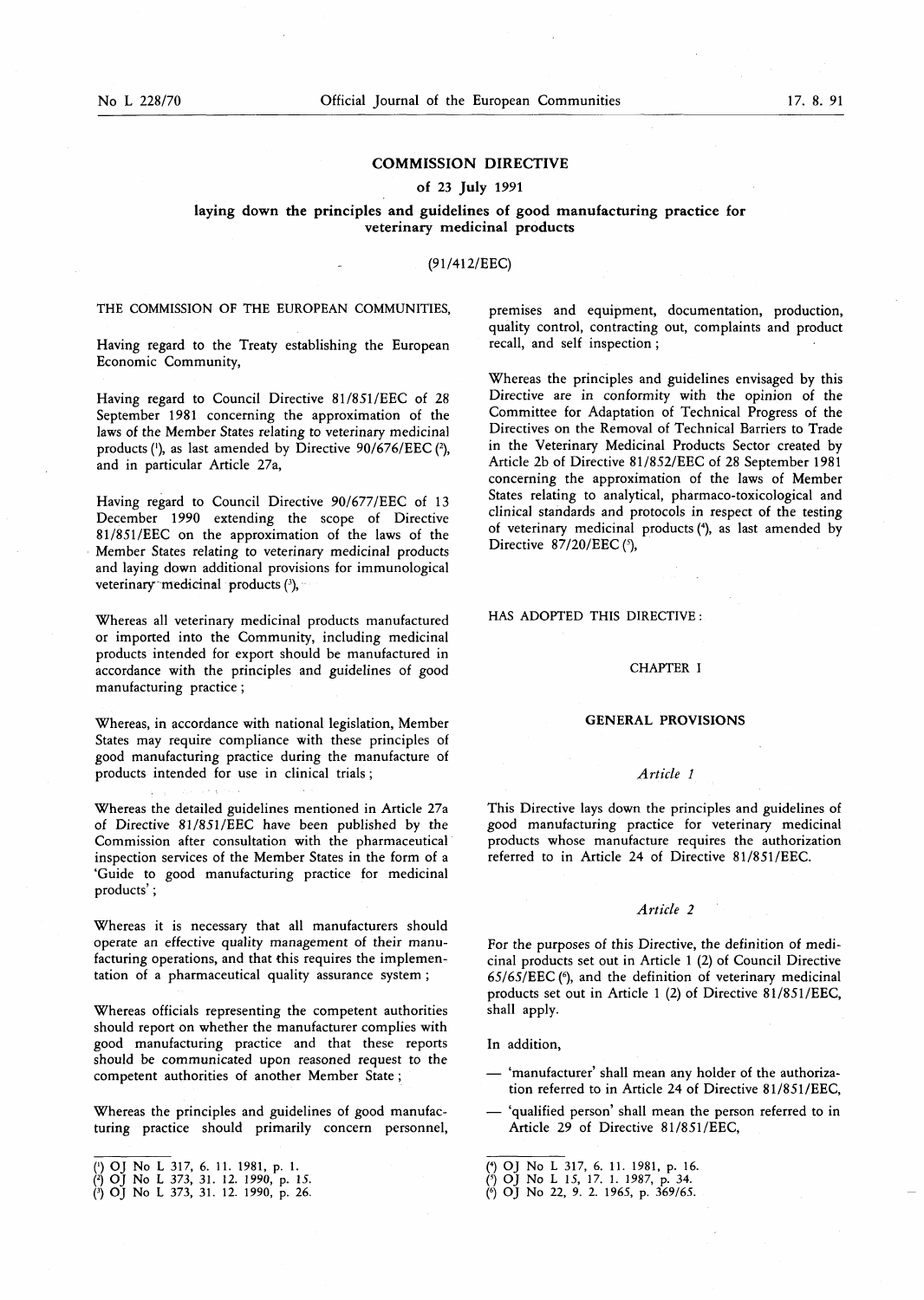- 'pharmaceutical quality assurance' shall mean the sum total of the organized arrangements made with the object of ensuring that veterinary medicinal products are of the quality required for their intended use,
- 'good manufacturing practice' shall mean the part of quality assurance with ensures that products are consistently produced and controlled to the quality standards appropriate to their intended use.

### *Article* **3**

By means of the repeated inspections referred to in Article 34 of Directive 81/851/EEC, the Member States shall ensure that manufacturers respect the principles and guidelines of good manufacturing practice laid down by this Directive.

For the interpretation of these principles and guidelines of good manufacturing practice, the manufacturers and the agents of the competent authorities refer to the detailed guidelines referred to in Article 27a of Directive 81/851/EEC. These detailed guidelines are published by the Commission in the 'Guide to good manufacturing practice for medicinal products' and in its annexes (Office for Official Publications of the European Communities, The Rules Governing Medicinal Products in the European Community, Volume IV).

### *Article 4*

The manufacturers shall ensure that the manufacturing operations are carried out in accordance with good manufacturing practice and with the manufacturing authorization.

For veterinary medicinal products imported from third countries, the importer shall ensure that the veterinary medicinal products have been manufactured by manufacturers duly authorized and conforming to good manufacturing practice standards, at least equivalent to those laid down by the Community.

# *Article* **<sup>5</sup>**

The manufacturer shall ensure that all manufacturing operations subject to an authorization for marketing are carried out in accordance with the information given in the application for marketing authorization as accepted by the competent authorities.

The manufacturers shall regularly review their manufacturing methods in the light of scientific and technical progress. When a modification to the marketing authorization dossier is necessary, the application for modification must be submitted to the competent authorities.

# **CHAPTER** I1

# **PRINCIPLES AND GUIDELINES OF GOOD MANUFACTURING PRACTICE**

## *Article 6*

### **Quality management**

The manufacturer shall establish and implement an effective pharmaceutical quality assurance system, involving the active participation of the management and personnel of the different services involved.

### *Article* 7

#### **Personnel**

1. At each manufacturing site, the manufacturer shall have competent and appropriately qualified personnel at his disposal in sufficient number to achieve the pharmaceutical quality assurance objectives.

2. ding the qualified person(s), responsible for implementing and operating good manufacturing practice shall be defined in job descriptions. Their hierarchical relation-The duties of managerial and supervisory staff, incluships shall be defined in an organizational chart. Organizational charts and job descriptions shall be approved in accordance with the manufacturer's internal procedures.

**3.** Staff referred to in paragraph 2 shall be given sufficient authority to carry out their responsibilities correctly.

Personnel shall receive initial and continuing training including the theory and application of the concept of quality assurance and good manufacturing practice.

**5.** Hygiene programmes adapted to the activities to be carried out shall be established and observed. These programmes include procedures relating to health, hygiene and clothing of personnel.

# *Article 8*

## **Premises and equipment**

1. Premises and manufacturing equipment shall be located, designed, constructed, adapted and maintained to suit the intended operations.

**2.** Lay out, design and operation must aim to minimize the risk of errors and permit effective cleaning and maintenance in order to avoid contamination, cross contamination and, in general, any adverse effect on the quality of the product.

**3.** Premises and equipment intended to be used for manufacturing operations which are critical for the quality of the products shall be subjected to appropriate qualification.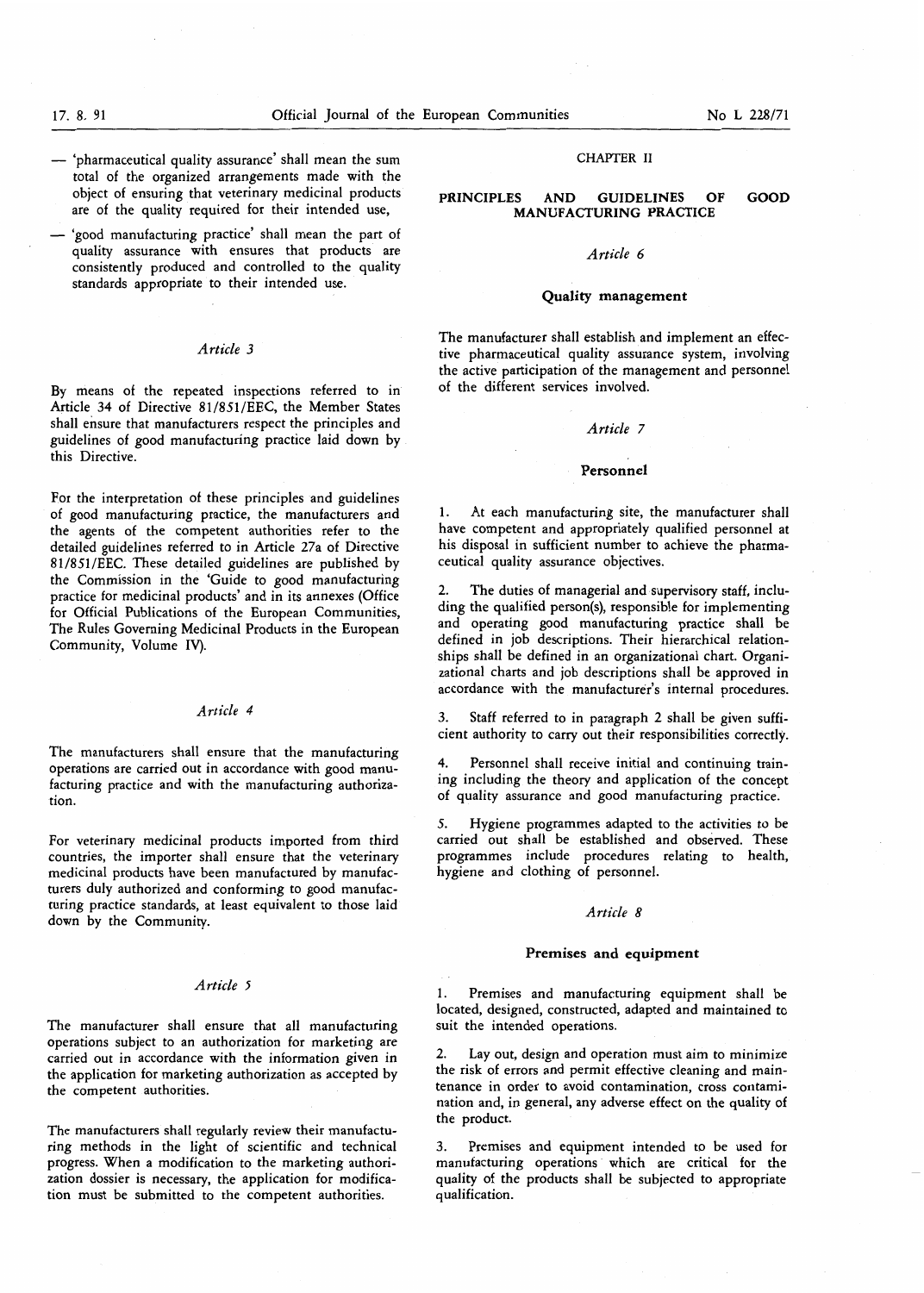# *Article 9*

# **Documentation**

1. The manufacturer shall have a system of documentation based upon specifications, manufacturing formulae and processing and packaging instructions, procedures and records covering the different manufacturing operations that they perform. Documents shall be clear, free from errors and kept up to-date. Pre-established procedures for general manufacturing operations and conditions shall be available, together with specific documents for the manufacture of each batch. This set of documents shall make it possible to trace the history of the manufacture of each batch. The batch documentation shall be retained for at least one year after the expiry date of the batches to which it relates, or at least five years after the certification referred to in Article 30 (2) of Directive 81/851/EEC, whichever is the longer.

2. When electronic, photographic or other data processing systems are used instead of written documents, the manufacturer shall have validated the system by proving that the data will be appropriately stored during the anticipated period of storage. Data stored by these systems shall be made readily available in legible form. The electronically stored data shall be protected against loss or damage of data (e.g. by duplication or back-up and transfer onto another storage system).

### *Article 10*

### **Production**

The different production operations shall be carried out according to pre-established instructions and procedures and in accordance with good manufacturing practice. Adequate and sufficient resources shall be made available for the in-process controls.

Appropriate technical and/or organizational measures shall be taken to avoid cross contamination and mix-ups.

Any new manufacture or important modification of a manufacturing process shall be validated. Critical phases of manufacturing process shall be regularly revalidated.

# *Article* 11

# **Quality control <sup>l</sup>**

The manufacturer shall establish and maintain a quality control department. This department shall be placed under the authority of a person having the required qualifications and shall be independent of the other departments.

2. The quality control department shall have at its disposal one or more quality control laboratories appropriately staffed and equipped to carry out the necessary examination and testing of starting materials, packaging materials and intermediate and finished products testing. Resorting to outside laboratories is authorized in accordance with Article 12 of this Directive and after the authorization referred to in Article 10 (2) of Directive 81/851/EEC has been granted.

**3.** During the final control of finished products before their release for the sale or distribution, in addition to analytical results, the quality control department shall take into account essential information such as the production conditions, the results of in-process controls, the examination of the manufacturing documents and the conformity of the products to their specifications (including the final finished pack).

**4.** Samples of each batch of finished products shall be retained for at least one year after the expiry date. Unless in the Member State of manufacture a longer period is required, samples of starting materials (other than solvents, gases and water) used shall be retained for at least two years after the release of the product. This period may be shortened if their stability, as mentioned in the relevant specification, is shorter. All these samples shall be maintained at the disposal of the competent authorities.

For certain veterinary medicinal products manufactured individually or in small quantities, or when their storage could raise special problems, other sampling and retaining conditions may be defined in agreement with the competent authority.

### *Article* 12

### **Work contracted out**

1. Any manufacturing operation or operation linked with the manufacture which is carried out under contract, shall be the subject of a written contract between the contract giver and the contract acceptor.

2. The contract shall clearly define the responsibilities of each party and in particular the observance of good manufacturing practice by the contract acceptor and the manner in which the qualified person responsible for releasing each batch shall undertake his full responsibilities.

**3.** The contract acceptor shall not further sub-contract any of the work entrusted to him by the contract giver without the written authorization of the contract giver.

The contract acceptor shall respect the principles and guidelines of good manufacturing practice and shall submit to inspections carried out by the competent authorities as provided for by Article **34** of Directive 81/851/EEC.